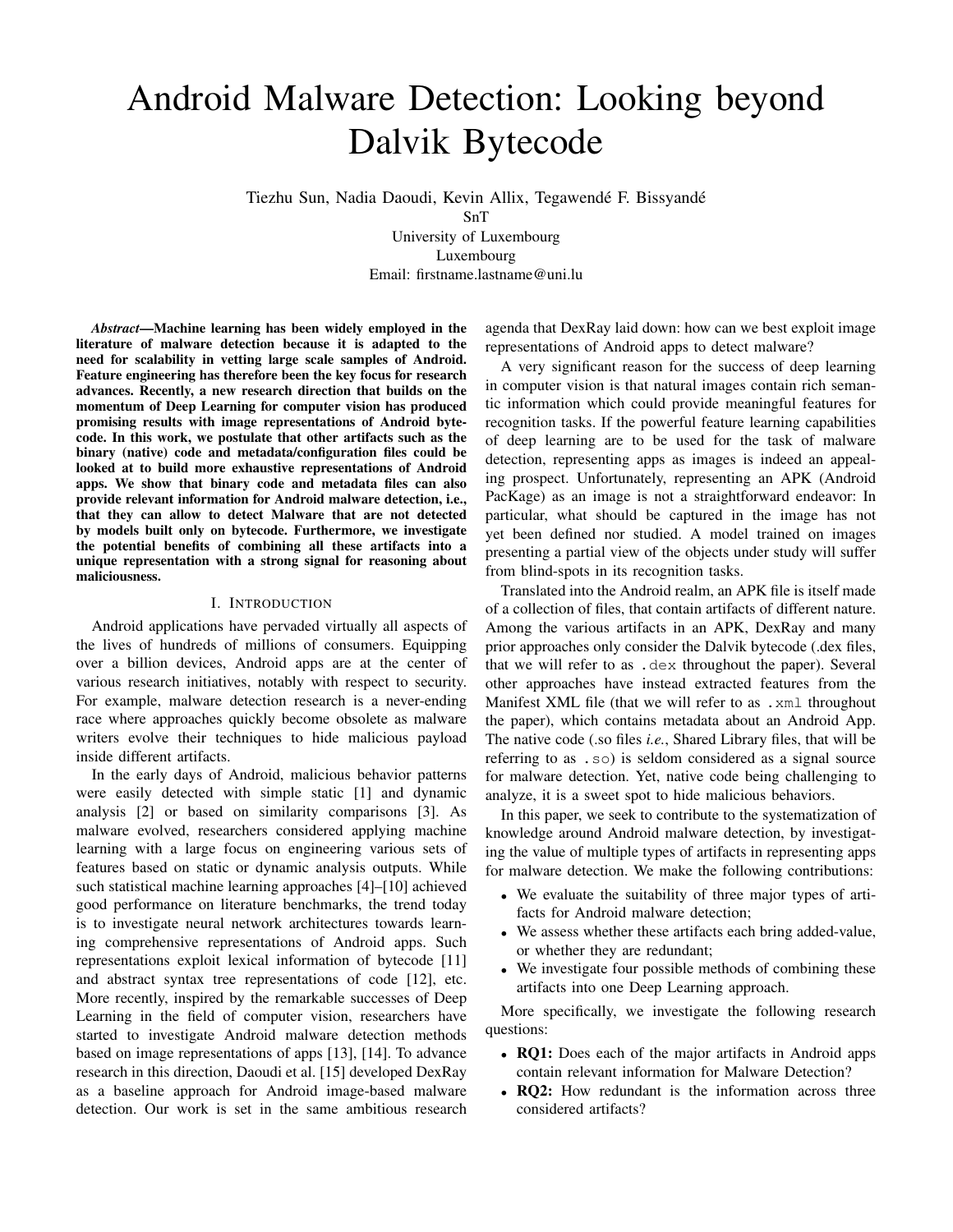• RQ3: To what extent can the performance of Malware Detection be improved by combining these artifacts?

#### II. EXPERIMENTAL SETUP

In this section, we first present a brief description of DexRay. Then, we present the dataset and the experimental setup used to conduct our experiments.

# *A. Background on DexRay*

DexRay [15] is a recent work that presented and evaluated a simple image-based App representation for Android malware detection. It converts the Dalvik bytecode of Android apps into gray-scale vector image representations. Each byte in the .dex file is mapped to a pixel value in the generated image, and all images for apps are resized to one single size, independently of the size of the app or of its bytecode. The features extraction and the classification are both carried out automatically using a simple 1-dimensional convolutional neural network architecture. This approach has been proven to be highly effective in detecting Android malware by reporting an F1-score of 0.96.

## *B. Dataset*

We reuse here the dataset that was used in DexRay  $[15]$ <sup>1</sup>, which was collected from AndroZoo [16]. The APKs (*i.e.*, Android PacKages) in the DexRay dataset are from the period of 2019 to 2020. Benign apps are defined as the apps that have not been detected by any antivirus from VirusTotal<sup>2</sup>. The malware collection contains the apps that have been detected by at least two antivirus engines. We present in Table I a summary of this dataset. Since not all the APKs contain native code, we also summarize in the same Table the number of apps that include .so files.

TABLE I: Summary of DexRay Dataset

|              | Nbr of APKs | Nbr of APKs with . so files |
|--------------|-------------|-----------------------------|
| Benign apps  | 96858       | 63037                       |
| Malware apps | 61 696      | 56678                       |
| Total        | 158554      | 119 715                     |

#### *C. Experimental Methodology*

In our experiments, we adopt the same experimental setup of DexRay. Specifically, we use the Hold-out strategy [17] by dividing the dataset into 80% for training, 10% for validation and 10% for testing. The detection model is trained on the training dataset, and the model hyper-parameters are optimized based on its performance on the validation dataset. The above process is repeated 10 times by randomly shuffling and splitting the dataset.

We train each model for a maximum of 200 epochs, and we stop the training using an early stopping strategy (we set the patience step to 50). Regarding the convolutional layer, we set the kernel size to 12 and we use relu [18] as the activation function. The two convolutional layers contain 64 and 128 channels respectively. The model architecture also contains two dense layers with a sigmoid activation function [19]: a first layer with 64 neurons, and a second layer with one neuron for the classification.

As we have presented in Section II-B, some APKs do not contain native code (*i.e.*, .so files). Thus, we have set each pixel to zero in the corresponding gray-scale image (*i.e.*, blank image) when the .so files are missing in a given APK.

We evaluate the performance of our models using four standard metrics: Accuracy, Precision, Recall and F1 score.

# III. EMPIRICAL INVESTIGATION

# *A. RQ1: Does each of the major artifacts in Android apps contain relevant information for Malware Detection?*

To investigate this RQ, we train a model for each of the three major types of artifacts: .dex, .xml, and .so files. The .dex model is thus trained only on dex files (as in the original DexRay paper). For the .so model, we build the images by considering the bytes of the .so file(s) of an APK instead of the .  $\text{dex}$  file(s)<sup>3</sup>. Similarly, in the . xml model, the bytes of the Manifest file are used as a source for the images.

As recommended in the DexRay paper [15], we choose the size of  $(1, 128 \times 128)$ , as it is the best trade-off between the model accuracy and computational efficiency. We conduct our experiments using the experimental methodology presented in Section II-C and we present our results in Table II.

TABLE II: Detection performance for each type of artifacts on the DexRay dataset

| Source | Accuracy | Precision | Recall | F <sub>1</sub> -score |
|--------|----------|-----------|--------|-----------------------|
| .dex   | 0.972    | 0.974     | 0.953  | 0.963                 |
| .50    | 0.953    | 0.985     | 0.892  | 0.936                 |
| . xm l | 0.94     | 0.918     | 0.927  | 0.923                 |

As shown in Table II, the detection models have achieved F1-scores of 0.963, 0.936, and 0.923. From the overall results, we can conclude that .so files and .xml files can indeed provide relevant information for detecting malware, and the detection performance is competitive. We note that the .so model obtains a Recall of 0.892, even though over 8% of the malware do not have any .so files.

RQ1 Answer: The major artifacts (*i.e.*, .dex files, .so files and .xml files) in Android apps contain relevant information for malware detection. Although the .so and the .xml models do not reach the same performance as the .dex model, they still perform relatively well.

# *B. RQ2: How redundant is the information across three considered artifacts?*

The models that are trained on .so and .xml files have shown promising scores for malware detection, but have a lower Recall than the model built on . dex. Hence it is possible that the malware detected by the . so and . xml models are just a subset of the malware detected by the .dex model. An explanation for such a case could be that the .so and .xml

<sup>1</sup>https://github.com/Trustworthy-Software/DexRay

<sup>2</sup>https://www.virustotal.com/

 $3$ In case no . so file is present, a blank image is used.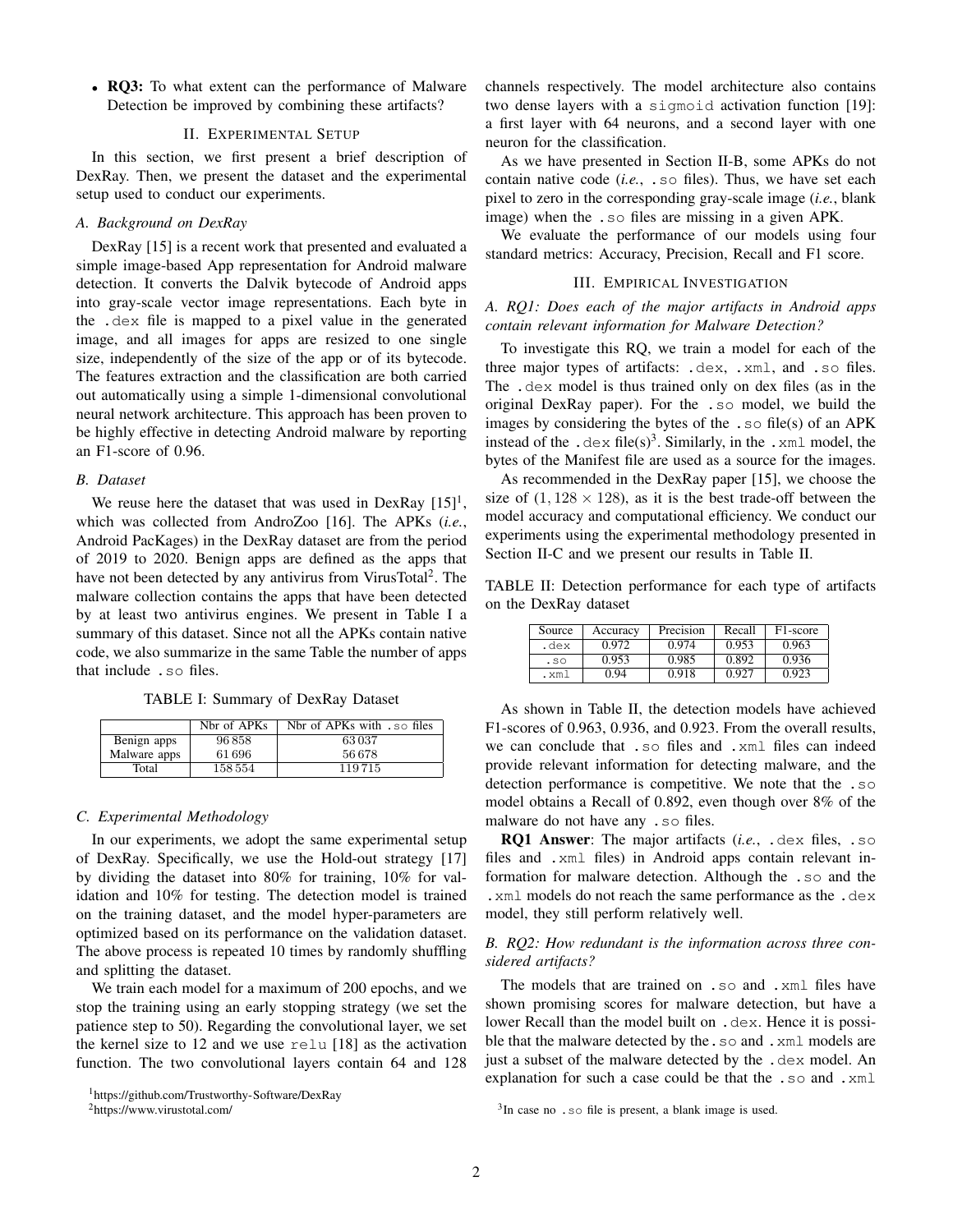artifacts do not bring additional information compared to the .dex artifacts. The goal of RQ2 is to investigate whether .so and .xml could provide complementary information to .dex models. Therefore, we examine the overlap between the samples that are detected by each of the three models, as well as the samples that are detected by a model and missed by another. We present our results in Table III.

TABLE III: Overlap and Differences of predictions made by .dex, .so, and .xml models

|                |      | Detected by |       |        | Missed by |     |      |
|----------------|------|-------------|-------|--------|-----------|-----|------|
|                |      | .dex        | .50   | .xml   | .dex      | .50 | .xml |
| Detected<br>by | .dex | na          | 14917 | 14 655 | na        | 476 | 738  |
|                | .50  | 14917       | na    | 4415   | 186       | na  | 688  |
|                | .xml | 14 655      | .4415 | na     | 242       | 482 | na   |

As shown in Table III, most of the samples can be correctly classified (*i.e.*, malware or benign apps) by the three models. At the same time, there are malware samples that the .dex model fails to detect but the .so model and/or the .xml model detect and vice versa. Specifically, in all 15 855 APKs in the test dataset, .so model can detect 186 APKs that escape the detection of .dex model. Also, the .xml model successfully detects 242 APKs that the .dex model fails to detect. This observation suggests that there is knowledge that could be harnessed from the three different sources of information to enhance the detection performance of the .dex model.

RQ2 Answer: Most of the apps are detected by the three models, indicating that most of the information contained in the different artifacts is redundant in the context of malware detection. Nevertheless, each model detects malware that the other models do not. Therefore, it is expected that a model built on all three sources of artifacts could outperform a singlesource model.

# *C. RQ3: To what extent can the performance of Malware Detection be improved by combining these artifacts?*

As we have concluded in Section III-B, the three types of artifacts can complement each other. In this section, we investigate different methods to combine the information provided by the .dex, the .so, and the .xml files. In the following, we present a brief description of four malware detection approaches that consider information from the three types of artifacts.

*1) Long-vector images:* For this model, we generate one image that contains the concatenation of the gray-scale 1-d images horizontally, i.e., the resulting image has a  $(1, 128 \times$  $128 \times 3$ ) dimension. Since the Long-vector images have the same form of the gray-scale 1-d images (They only differ in the width), we rely on the same model architecture of DexRay.

*2) Rectangular images:* For the *rectangle images*, the three gray-scale 1-d images are stacked vertically, i.e., the resulting image has a  $(3, 128 \times 128)$  dimension. The same model architecture of DexRay is used with the rectangular images.

*3) Color images:* As a potential method to combine the three sources of artifacts, we investigate a "color" image, where each color ("channel") of the resulting image is built from the gray-scale image for one artifact source. We use the same model architecture of DexRay, and we apply minor modifications in order to make it compatible with the 3-channel image. Specifically, we use MaxPooling2D with  $pool\_size =$  $(12, 1)$ , instead of MaxPooling1D with  $pool\_size = (12)$ . As for the convolutional layers, we have not made any change since the Keras API<sup>4</sup> automatically adapts to inputs with different dimensions. In our case, the 1-d convolutional layer thus has 3 kernels for the 3-channel input image.

*4) Ensemble Model:* In the ensemble version (as shown in Figure 1), we separately learn the features from each grayscale 1-d image. Similar to the model for gray-scale image, each type of image undergoes its corresponding model branch which consists of two 1-d convolutional layers and two 1-d pooling layers. Next, we use a Concatenation layer to combine the feature maps extracted from the three gray-scale images. Then, we add another 1-d convolutional layer to learn and combine features from the three images. For the classification, we use the same two dense layers of DexRay.



Fig. 1: Architecture of Ensemble Model for Color-scale Images

*5) Results:* We evaluate the detection performance of each of the previous models and we report our results in Table IV.

TABLE IV: Detection Results of combined sources on DexRay Dataset

| Source      | Accuracy | Precision | Recall | F1-score |
|-------------|----------|-----------|--------|----------|
| long vector | 0.969    | 0.97      | 0.949  | 0.959    |
| rectangle   | 0.972    | 0.972     | 0.956  | 0.964    |
| color       | 0.972    | 0.973     | 0.953  | 0.963    |
| ensemble    | 0.974    | 0.973     | 0.959  | 0.966    |

Overall, we notice that the long-vector and the color imagebased models do not improve the detection performance compared to the .dex image-based model. As for the rectangular

<sup>4</sup>https://www.tensorflow.org/api docs/python/tf/keras/layers/Conv1D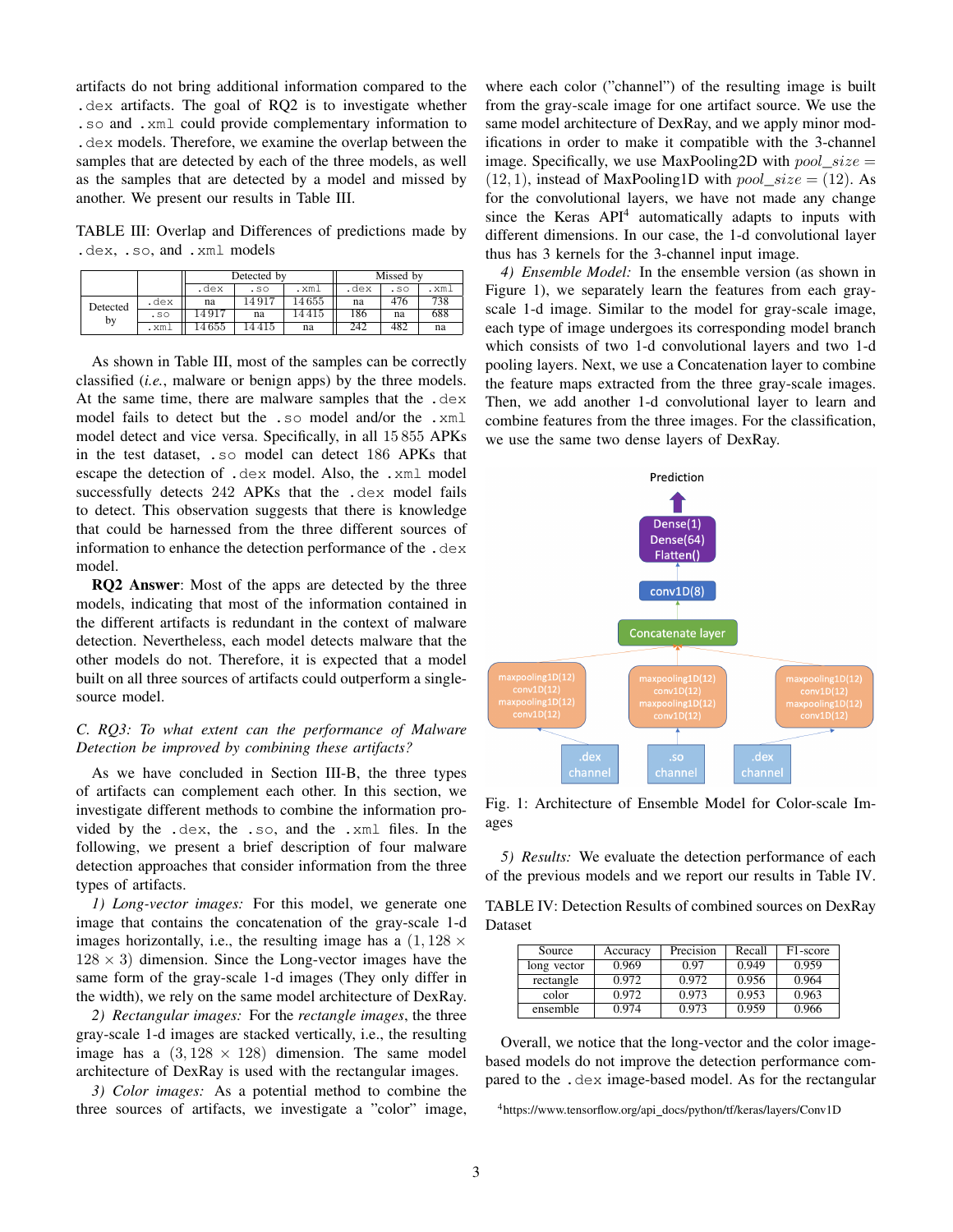and the ensemble models, they bring a slight improvement. In our experiments, the same dataset splits are used for the evaluation of all the model, which means that the ensemble model (i.e., the best combination method) outperforms the .dex model on the same exact applications. Although the ensemble model fails to detect 165 apps that are correctly predicted by the .dex model, it manages to detect 201 samples that have escaped the detection of the .dex model.

RQ3 Answer: Some combination methods can bring some improvements—although very minor—to the detection performance. None of the four proposed methods seem to fully benefit from the additional information brought by the different types of artifacts.

## IV. DISCUSSION

In this section, we first describe some insights about the image representations of Android apps for malware detection in Section IV-A. Then, we discuss some potential threats to validity of the proposed methods in Section IV-B. Finally, we discuss some future works which are worth studying next in Section IV-C.

## *A. Some Insights*

In this work, we find that in addition to Dalvik bytecode, binary native code and Manifest files can also provide rich and relevant information for Android malware detection. Both the Dalvik bytecode and the Manifest files have been heavily used in the literature. However, to the best of our knowledge, there has been no comparative evaluation of their relative discriminating power in the context of malware detection.

Several ready-to-use tools have been developed to analyze .dex files. In contrast, analyzing Android apps' native code is not as streamlined a task. This could potentially explain why so few prior works leverage native code. One contribution of the present paper is to demonstrate that native code can indeed be leveraged without complex analysis, using a simple and straightforward representation.

An important point about Android Malware detection is that the performance exhibited by state-of-the-art approaches—and even by a single source .dex model—is already very high. Therefore, the potential gain in performance is very small, but nonetheless highly sought after: Even a mere 1% performance improvement could mean *thousands* of additional malware uncovered each month.

The present work offers a perspective to a simple yet important question: In the field of Android malware detection, where can improvements come from?

#### *B. Threats to Validity*

Our experiments and conclusions face some threats to validity. First, our experiments being conducted on a single dataset, the generalizability of our conclusions needs to be further verified. Nevertheless, the dataset we use is large, recent, and likely representative of what can be found on Android apps markets. It is furthermore made available to researchers for further experiments.

Second, the results we obtain may be specific to the image representation that we used. Indeed, how to best represent an Android app (or part of it) as an image is still an open question. By reusing the representation introduced in DexRay, our results are directly comparable to those of the original DexRay. Furthermore, we note that all the models we investigate in this paper achieve an f1-score above 0.9, suggesting that the representations used are adequate for Malware detection.

Similarly, the Deep-Learning architecture, and the training parameters we use may not be optimal. In particular, the combined artifacts may require a bigger model to be able to capture rich additional information.

#### *C. Future Works*

The present work established that there is information to be harnessed from the different types of artifacts. One open question is to investigate *how* to best leverage those various sources of information *together*. For example, here we have used the same size of image for each artifacts despite the significant difference in sizes of the artifacts: In an app, .dex files can amount to tens of Megabytes while the Manifest file is rarely more than tens of Kilobytes. Therefore an investigation of the optimal image size to use for each type of artifacts will help optimize a combination.

Another direction for improvement would be to investigate methods to concatenate/merge the representations of artifacts, since the four considered here that could not fully take advantage of all the artifacts.

We have evaluated the potential of three types of artifacts. Those do not represent the entirety of an Android app. Other artifacts could also be evaluated such as cryptographic certificates, images, sound files, User Interface layouts, or even external metadata like user reviews.

Finally, our work does not use different Deep-Learning architectures for the different artifacts. It is conceivable that the information of each artifacts could be best captured by a specific DL architecture.

## V. RELATED WORK

Android malware has been studied extensively in the literature. We introduce the fundamental technologies for Android analysis in Section V-A. Then, we present existing image representation methods of Android apps in Section V-B. Finally, we introduce ML-based/DL-based methods and multiview techniques for malware detection in Section V-A.

#### *A. Android Analysis Technologies*

Static and dynamic analysis are two main methods to analyze Android applications. Static analysis examines the application based on information extracted statistically from its APK, and dynamic analysis studies the execution and behavior of the app when it is running. Many studies have investigated Android malware detection based on static analysis, which focus on information extracted from the artifacts of the APK: permissions [20], sensitive API calls [21], Dalvik Executable (DEX) file [22], control-flow and data-flow graphs [23], [24],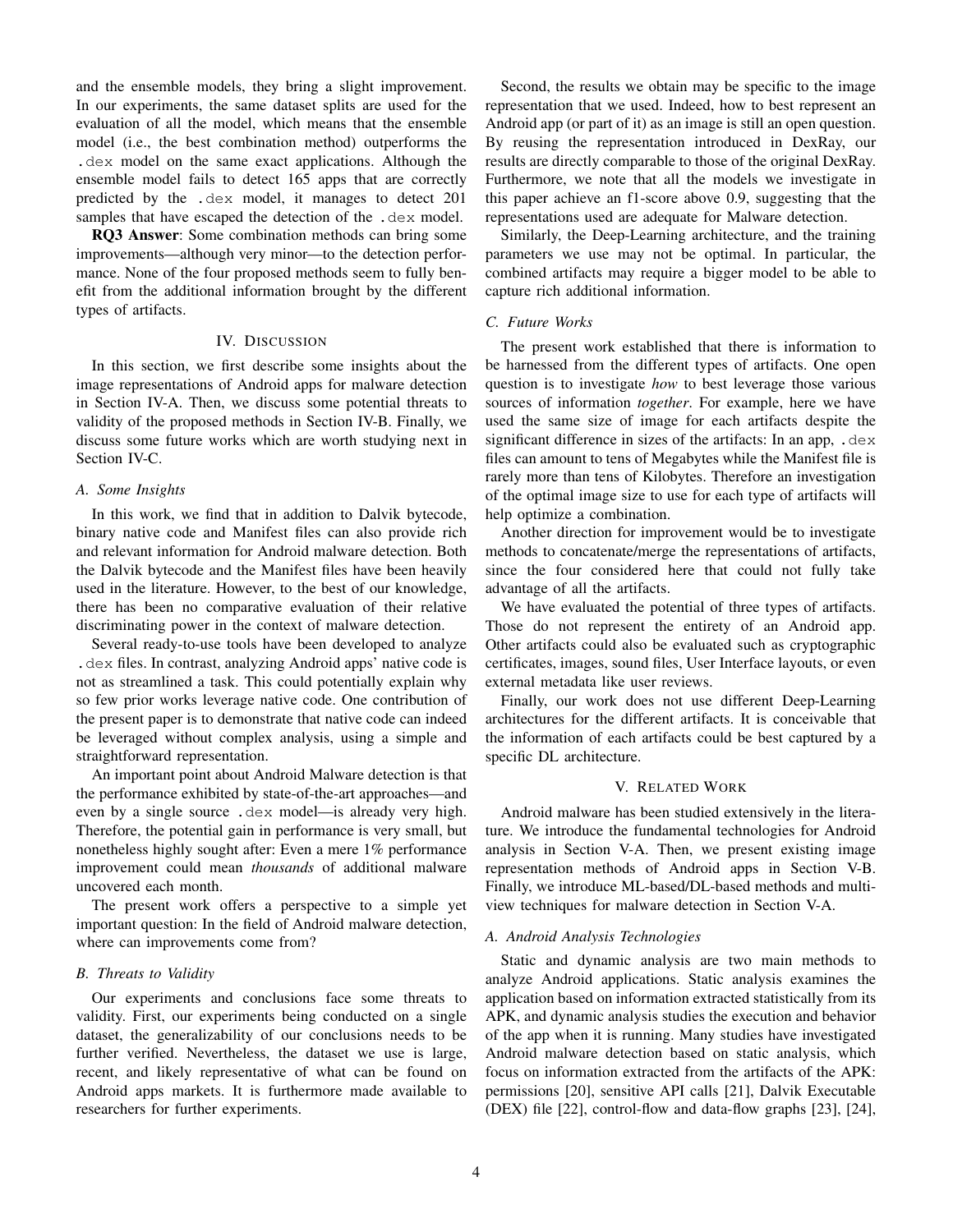and specific control flow patterns that is in native code level [25].

As an effective supplement to static analysis, dynamic analysis also plays an important role in Android malware detection. It can help find dynamic malicious behavior [26], [27], collect data from physical devices [28], and provide visualized information [29].

## *B. Image Representation of Android Apps*

Many learning-based methods rely on image representation of Android apps, which could be roughly divided as grayscale images and color-scale images. A usual way to generate gray-scale images is to regard bytes of artifacts in APKs as pixel values [30]–[32], or to just convert the Manifest file to permission vectors [33]. Other works that use color image representations are generally based on the .dex files [13], [34], or on an analysis of .dex files [14], [35]. In both cases, despite using color images, those approaches rely on a single source of artifacts.

## *C. Malware Detection Methods*

*1) ML-based and DL-based Methods:* Machine learning approaches [4]–[7], [36] usually extract hand-crafted features from the apps. After converting features to vectors, a ML classifier is used for the detection task.

In recent few years, many Android malware detection approaches [37]–[39] based on deep learning have been proposed. However, most of these methods rely on a variety of hand-crafted features, and some other methods leverage advanced model architectures such as ResNet [40], and Inception-v4 [41]. Recently, Daoudi *et al.* have proposed a baseline pipeline [15] for image-based malware detection with straightforward steps.

*2) Multi-view Techniques:* Most of the malware detection approaches mentioned above rely on a single source of artifacts for their features. In order to pursue higher and more robust performance, some researchers has considered multiview techniques to incorporate different single-view features for malware detection. As being leveraged in previous studies [42]–[44], common choices for multi-view features are app permissions, API calls, sensor usage, and proprietary Android API package usage, *etc.*. Other approaches [45]–[47] have considered OpCodes, ByteCodes, header information, attacker's intent and system-calls multi-view features. In [48], [49], a unified framework that systematically integrates multiple views of the apps to perform comprehensive malware detection has been proposed.

## VI. CONCLUSION

We demonstrate that the image representations of the three major types of artifacts considered in this work contain relevant information for malware detection. We show that each type of artifacts brings its very own valuable information, absent from the other artifacts. Indeed, the models that rely on the .xml and the .so images can detect android apps that escape the detection of the .dex model. We then experiment with four approaches to construct an image representation of Apps that encompass all three types of artifacts. Some of the tested approaches achieve slightly better performance.

Our work highlights the potential benefits of combining multiple sources of artifacts, and identifies the need for a strengthened research effort on combination methods, and on the evaluation of artifacts' value.

## VII. DATA AVAILABILITY

All artifacts are available online at: https://github.com/Trustworthy-Software/ Looking-beyond-Dalvik-Bytecode

#### ACKNOWLEDGMENT

This work was partially supported by the Fonds National de la Recherche (FNR), Luxembourg, under project CHAR-ACTERIZE C17/IS/11693861, and by the University of Luxembourg under the HitDroid grant.

#### **REFERENCES**

- [1] H. Kang, J.-w. Jang, A. Mohaisen, and H. K. Kim, "Detecting and classifying android malware using static analysis along with creator information," *International Journal of Distributed Sensor Networks*, vol. 11, no. 6, p. 479174, 2015.
- [2] T. Petsas, G. Voyatzis, E. Athanasopoulos, M. Polychronakis, and S. Ioannidis, "Rage against the virtual machine: hindering dynamic analysis of android malware," in *Proceedings of the seventh european workshop on system security*, 2014, pp. 1–6.
- [3] P. Faruki, V. Ganmoor, V. Laxmi, M. S. Gaur, and A. Bharmal, "Androsimilar: robust statistical feature signature for android malware detection," in *Proceedings of the 6th International Conference on Security of Information and Networks*, 2013, pp. 152–159.
- [4] D. Arp, M. Spreitzenbarth, M. Hubner, H. Gascon, K. Rieck, and C. Siemens, "Drebin: Effective and explainable detection of android malware in your pocket." in *Ndss*, vol. 14, 2014, pp. 23–26.
- [5] J. Garcia, M. Hammad, and S. Malek, "Lightweight, obfuscationresilient detection and family identification of android malware," *ACM Transactions on Software Engineering and Methodology (TOSEM)*, vol. 26, no. 3, pp. 1–29, 2018.
- [6] E. Mariconti, L. Onwuzurike, P. Andriotis, E. De Cristofaro, G. Ross, and G. Stringhini, "Mamadroid: Detecting android malware by building markov chains of behavioral models," *arXiv preprint arXiv:1612.04433*, 2016.
- [7] H. Fereidooni, M. Conti, D. Yao, and A. Sperduti, "Anastasia: Android malware detection using static analysis of applications," in *2016 8th IFIP international conference on new technologies, mobility and security (NTMS)*. IEEE, 2016, pp. 1–5.
- [8] H. Cai, N. Meng, B. Ryder, and D. Yao, "Droidcat: Effective android malware detection and categorization via app-level profiling," *IEEE Transactions on Information Forensics and Security*, vol. 14, no. 6, pp. 1455–1470, 2018.
- [9] W.-C. Wu and S.-H. Hung, "Droiddolphin: a dynamic android malware detection framework using big data and machine learning," in *Proceedings of the 2014 Conference on Research in Adaptive and Convergent Systems*, 2014, pp. 247–252.
- [10] F. Martinelli, F. Mercaldo, and A. Saracino, "Bridemaid: An hybrid tool for accurate detection of android malware," in *Proceedings of the 2017 ACM on Asia conference on computer and communications security*, 2017, pp. 899–901.
- [11] W. Niu, R. Cao, X. Zhang, K. Ding, K. Zhang, and T. Li, "Opcodelevel function call graph based android malware classification using deep learning," *Sensors*, vol. 20, no. 13, 2020. [Online]. Available: https://www.mdpi.com/1424-8220/20/13/3645
- [12] J. Zhang, X. Wang, H. Zhang, H. Sun, K. Wang, and X. Liu, "A novel neural source code representation based on abstract syntax tree," in *2019 IEEE/ACM 41st International Conference on Software Engineering (ICSE)*, 2019, pp. 783–794.